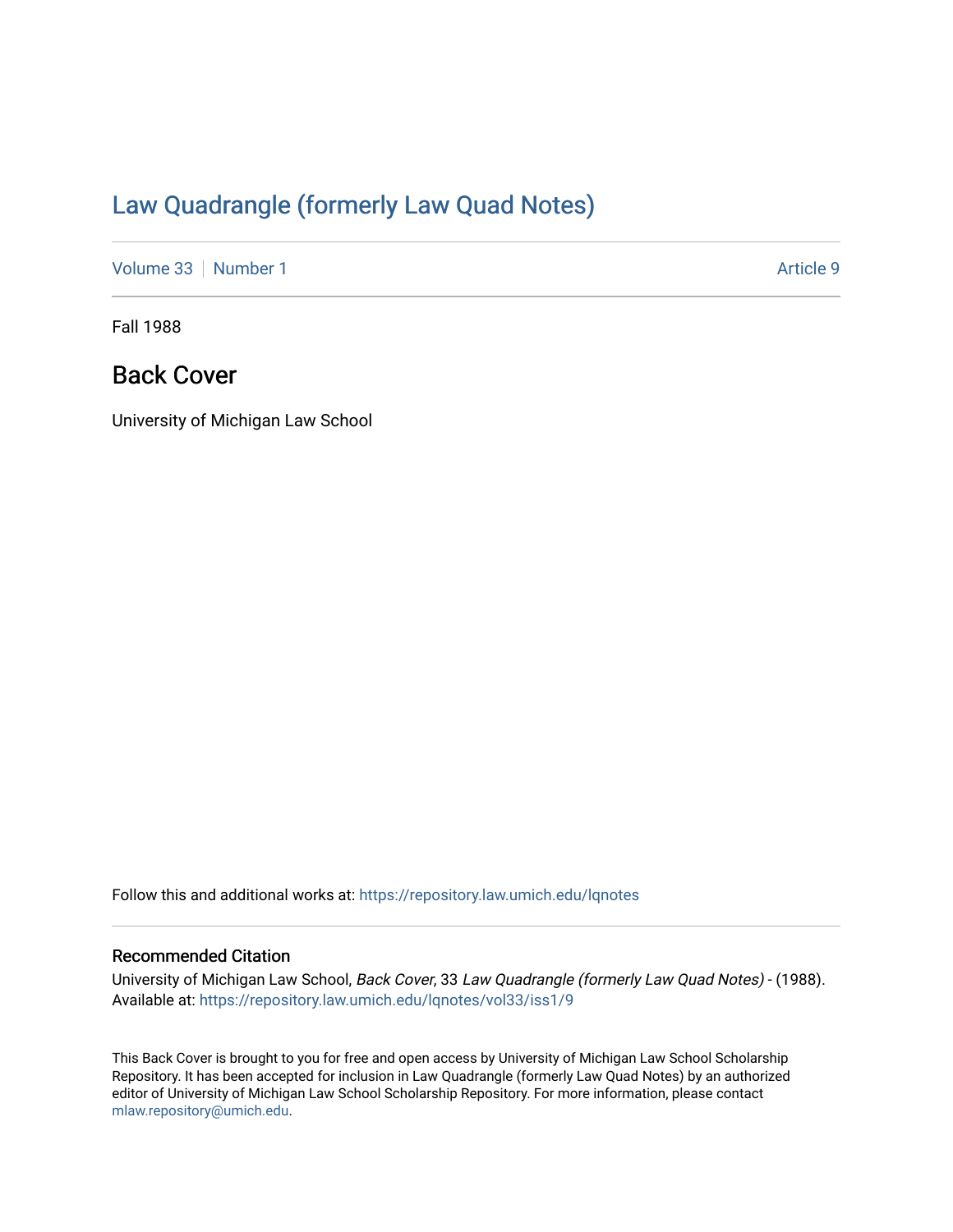**The** Regents of the University: Deane Baker, Ann Arbor; Paul W. Brown, Petoskey; Neal D. Nielsen, Brighton; Philip H. Power, Ann Arbor; Thomas A. Roach, Detroit; Veronica Latta Smith, Grosse Ile; Nellie M. Varner, Southfield; James L. Waters, Muskegon; James J. Duderstadt (ex officio).

The University of Michigan, as an Equal Opportunity/ Affirmative Action employer complies with applicable federal and state laws prohibiting discrimination, including Title IX of the Education Amendments of 1972 and Section 504 of the Rehabilitation Act of 1973. It is the policy ofThe University of Michigan that no person, on the basis of race, sex, color, religion, national origin or ancestry, age, marital status, handicap, or Vietnam-era veteran status, shall be discriminated against in employment, educational programs and activities, or admissions. Inquiries or complaints may be addressed to the University's Director of Affirmative Action, Title IX and Section 504 Compliance, 2912 Fleming Administration Building, Ann Arbor, Michigan 48109-1340, (313) 763-0235. 420-0288